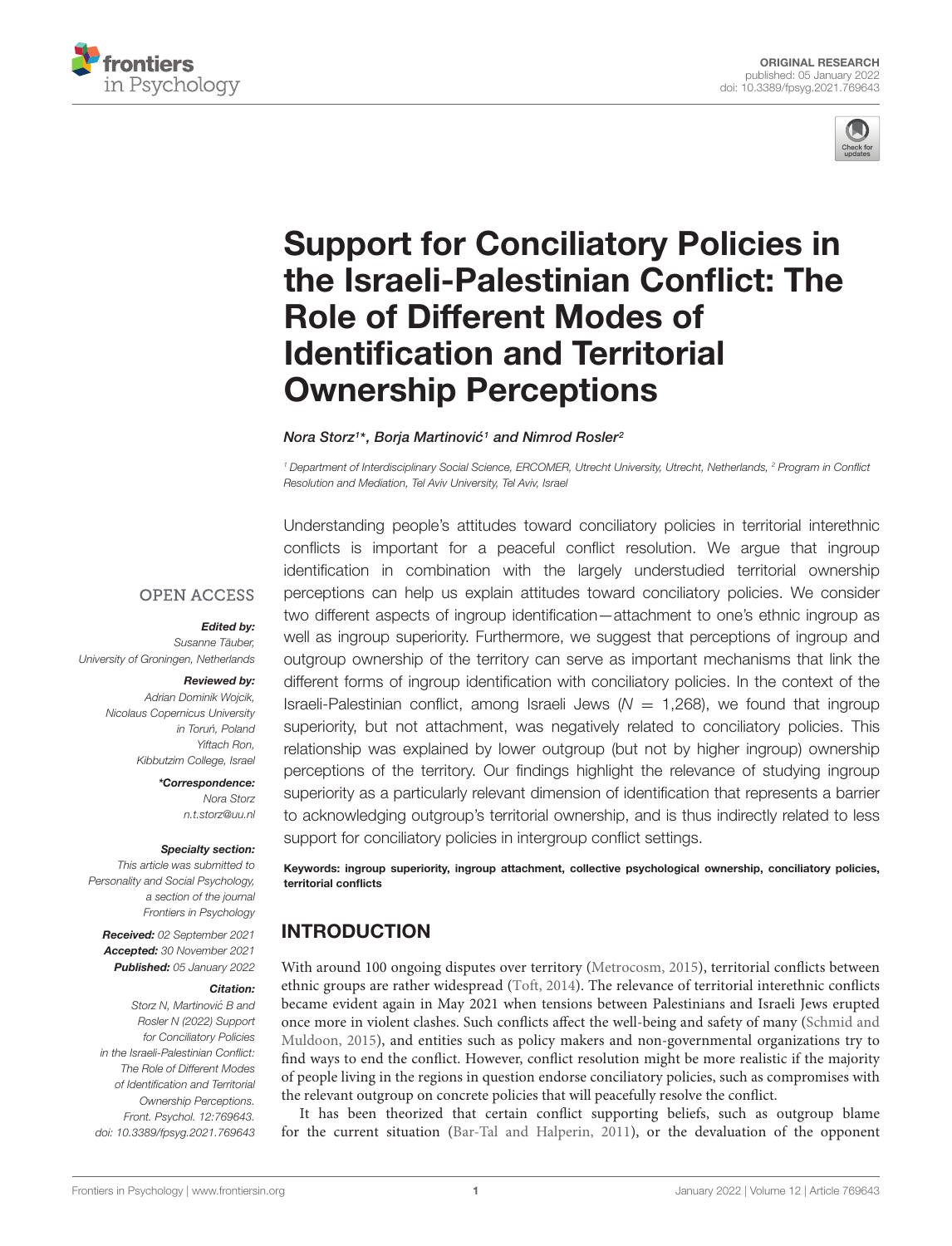[\(Ross and Ward,](#page-9-2) [1995\)](#page-9-2) can stand in the way of support for conciliatory polices. Support for conciliatory policies might also be hindered when individuals strongly identify with their own ethnic group (e.g., [Baysu et al.,](#page-9-3) [2018\)](#page-9-3). At the same time, theory and research point at the importance of considering the different ways in which people identify with their group, for instance in a constructive or a destructive way [\(Staub,](#page-10-2) [1997\)](#page-10-2). Only the latter form of identification relates to prejudices toward outgroups or outgroup aggression (e.g., [Golec de Zavala et al.,](#page-9-4) [2009;](#page-9-4) [Wagner](#page-10-3) [et al.,](#page-10-3) [2012;](#page-10-3) [Verkuyten et al.,](#page-10-4) [2021\)](#page-10-4). Thus, ingroup identification as such might also not represent a barrier for the endorsement of conciliatory policies in conflict regions, but it might be relevant to consider how people identify with their own group (see [Roccas](#page-9-5) [et al.,](#page-9-5) [2008\)](#page-9-5). Whereas mere attachment to one's ethnic group need not stand in the way of support for conflict resolution, feelings of ingroup superiority ("our group is better than other groups") might. We build on previous research on the form of identification in relation to intergroup relations by investigating how ingroup superiority and attachment relate specifically to attitudes toward conciliatory policies.

Further, territorial ownership feelings ("this is our land") have largely been ignored in the research on intergroup relations in general but also on conflict resolution in particular, yet the question of whom the territory belongs to is central in many interethnic disputes (see ethos of conflict; e.g., [Bar-Tal et al.,](#page-9-6) [2012\)](#page-9-6). A handful of recent studies conducted both in peaceful and conflict settings draws attention to the relevance of ownership feelings over one's country [\(Brylka et al.,](#page-9-7) [2015;](#page-9-7) [Storz et al.,](#page-10-5) [2020;](#page-10-5) [Nijs et al.,](#page-9-8) [2021\)](#page-9-8) or neighborhood [\(Torunczyk-Ruiz and](#page-10-6) Martinović, [2020\)](#page-10-6) for intergroup relations. Additionally, since one needs to feel part of "us" in order to perceive collective ownership, ingroup identification is an important prerequisite for the feeling that something is "ours" (Verkuyten and Martinović, [2017;](#page-10-7) [Storz et al.,](#page-10-5) [2020\)](#page-10-5). However, the role of different dimensions of identification in shaping ownership perceptions has not been considered yet. We propose that ingroup attachment and superiority may relate differently to how people feel about and perceive ownership of the disputed territory which, in turn, could inform agreement with conciliatory policies.

In territorial interethnic conflicts such as the one in Israel/Palestine, perceptions that the territory rightfully belongs to one's own group tend to be rather prominent [\(Storz et al.,](#page-10-5) [2020\)](#page-10-5). Yet, we argue that perceiving the ingroup to own a territory does not have to be exclusive. People might at the same time feel that the outgroup has ownership rights to that same territory as well. Ingroup's perceptions of outgroup's ownership of the disputed territory in conflict contexts have not been examined yet (but see [Storz et al.,](#page-10-8) [2021](#page-10-8) for a recent study on shared ownership in Kosovo). Thus, we add to the existing literature on interethnic conflicts by considering not only the role of ingroup, but also of outgroup ownership perceptions in the relation between ingroup superiority and attachment on the one hand, and conciliatory policies on the other hand. We study this in the context of the Israeli-Palestinian conflict, from the perspective of Israeli Jews. In the Israeli-Palestinian conflict, the group that we focus on, Israeli Jews, are the high power group while Palestinians are in a position of having less power in this conflict. For a group with less power, it might be more difficult to acknowledge

outgroup ownership and outgroup ownership in addition might have different intergroup outcomes for a group with little power. However, from the perspective of a high power group, a better understanding of the relations between ingroup identification, territorial ownership perceptions, and conciliatory policies can inform theorizing on the role of land ownership perception in support for conflict resolution processes. Further, our findings can help society members of a high power group to tackle territorial conflicts and their resolution.

## Ingroup Identification and Conciliatory Policies

The way people relate to their ingroup can shape intergroup relations. Thus, ingroup identification is a relevant factor to consider when examining popular support for policies aimed at conflict resolution and reconciliation. In the past decades, a nuanced understanding of ingroup identification has been developed that distinguishes between different dimensions of identification and their implications (for a review, see e.g., [Ashmore et al.,](#page-9-9) [2004\)](#page-9-9). Specifically, research indicates that individuals can identify with their national group in more constructive (attachment, constructive patriotism) or more destructive (nationalism, blind patriotism, collective narcissism) ways [\(Staub,](#page-10-2) [1997;](#page-10-2) [Cichocka,](#page-9-10) [2016\)](#page-9-10). For instance, the large literature on patriotism and nationalism indicates that, while patriotic individuals are characterized by love and attachment to their nation, nationalistic individuals are characterized by feelings of national superiority (e.g., [Kosterman and Feshbach,](#page-9-11) [1989;](#page-9-11) [Wagner et al.,](#page-10-3) [2012\)](#page-10-3). This line of research has shown that nationalism tends to be related to more prejudicial outgroup feelings, while patriotism is either not related to prejudice, or even to lower levels of prejudice [\(Wagner et al.,](#page-10-3) [2012\)](#page-10-3). Further, collective narcissism and blind patriotism are related to outgroup aggression and negative attitudes toward minorities and immigrants [\(Golec de Zavala et al.,](#page-9-4) [2009;](#page-9-4) [Golec de Zavala](#page-9-12) [and Cichocka,](#page-9-12) [2011;](#page-9-12) [Green et al.,](#page-9-13) [2011;](#page-9-13) [Cichocka,](#page-9-10) [2016\)](#page-9-10), while national identification and constructive patriotism are unrelated to outgroup aggression [\(Golec de Zavala et al.,](#page-9-4) [2009\)](#page-9-4), or even positively to outgroup attitudes and tolerance [\(Verkuyten et al.,](#page-10-4) [2021\)](#page-10-4).

Most of these studies have been conducted in rather peaceful societies. In conflict contexts, and in relation to ethnic groups rather than nations, two modes of identification have been studied in tandem and shown to have contrasting effects on intergroup relations: ingroup superiority and ingroup attachment [\(Roccas et al.,](#page-9-14) [2006\)](#page-9-14). Ingroup superiority is the feeling that one's own group is better than other groups (similar to nationalism), whereas ingroup attachment is the affectionate connection to the group (comparable to patriotism). While ingroup superiority is argued to have negative implications for one's relations with other groups, attachment need not be accompanied by negative intergroup outcomes [\(Roccas et al.,](#page-9-5) [2008\)](#page-9-5).

Research on the distinction between ingroup attachment and superiority showed that U.S. participants demanded less punishment of an ingroup perpetrator in the Iraqi war and less compensation for the outgroup victim when they felt more ingroup superiority, but stronger attachment to their ingroup was unrelated to demands for punishment and compensation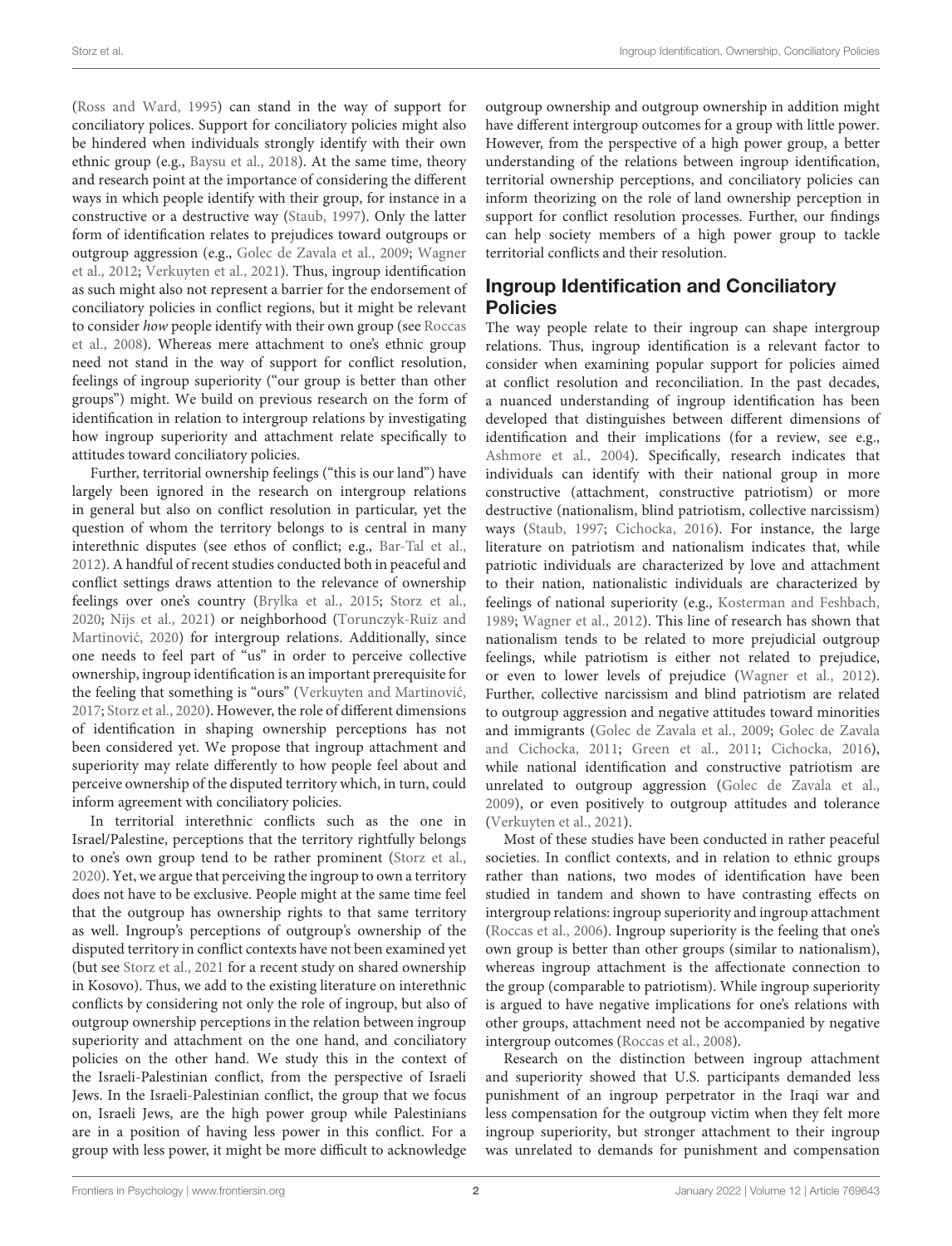[\(Leidner et al.,](#page-9-15) [2010\)](#page-9-15). Further, in the context of the Israeli-Palestinian conflict and from the perspective of Israeli Jews, ingroup superiority, but not attachment, was related to higher exonerating cognitions (minimizing ingroup wrongdoings), and to lower perceptions of group-based guilt [\(Roccas et al.,](#page-9-14) [2006\)](#page-9-14). Acknowledgment of ingroup wrongdoings, as well as groupbased guilt were found to be positively related among Israeli Jews to support for conciliatory measures in their conflict with the Palestinians (Cehajić-Clancy et al., [2011;](#page-9-16) [Halperin et al.,](#page-9-17) [2014;](#page-9-17) [Rosler et al.,](#page-9-18) [2018\)](#page-9-18), and thus conciliatory policies might be a next step in conflict resolution processes. Finally, among Serbs, stronger ingroup superiority was related to lower willingness to reconcile with Bosniaks, but ingroup attachment did not relate to reconciliation intentions [\(Li et al.,](#page-9-19) [2018\)](#page-9-19). Therefore, we expect to find the same pattern of relations when considering conciliatory policies in other contexts of intergroup conflict. We hypothesize that higher ingroup superiority is related to more disagreement with conciliatory policies (H1) and we explore if mere attachment to the ingroup, net of superiority, is related to conciliatory policies.

## Ingroup Identification and Territorial Ownership Perceptions

In addition to group identification, we consider the role of collective psychological ownership of territory—the perception that a specific territory belongs to a certain group [\(Verkuyten and](#page-10-7) Martinović, [2017\)](#page-10-7). When one feels part of "us," the perception that something is "ours" is intuitive, and one does not have to legally own something in order for ingroup ownership perceptions to come about [\(Rose,](#page-9-20) [1985;](#page-9-20) [Merrill,](#page-9-21) [1998;](#page-9-21) [Storz et al.,](#page-10-5) [2020\)](#page-10-5). Further, people do not only perceive something as being "ours" but can also recognize and acknowledge that something belongs to someone else [\(Kanngiesser and Hood,](#page-9-22) [2014\)](#page-9-22). Even children understand that it is unacceptable to use someone else's object [\(Nancekivell and Friedman,](#page-9-23) [2017\)](#page-9-23), and they reason for land ownership, also of others [\(Verkuyten et al.,](#page-10-9) [2015\)](#page-10-9). Thus, children recognize ownership of territory by others. Just as it is possible to acknowledge ownership by another individual, it is possible to acknowledge that an object or a place is owned by another group.

The two modes of identification are expected to be differently related to ingroup and outgroup ownership perceptions of contested territory. Ingroup attachment tends to relate to ingroup favoritism (social identity theory, [Tajfel and Turner,](#page-10-10) [1979\)](#page-10-10). When one is attached to one's ingroup, one is more focused and concerned about the ingroup, including their norms and values [\(Brewer,](#page-9-24) [2001\)](#page-9-24), but also their rights and entitlements [\(Wenzel,](#page-10-11) [2000\)](#page-10-11). In territorial conflict regions, the ingroup might be seen as being entitled to own the land. Empirically, ingroup attachment has been found to relate to ingroup ownership perceptions of territory [\(Brylka et al.,](#page-9-7) [2015;](#page-9-7) [Storz et al.,](#page-10-5) [2020\)](#page-10-5). Thus, we hypothesize that ingroup attachment is related to stronger perceptions of ingroup ownership of the territory (H2). To our knowledge, ingroup attachment has not yet been examined in relation to outgroup ownership perceptions. Individuals who are relatively strongly attached to their ingroup tend to have a strong and positive ingroup

orientation but do not have to be negative toward outgroups [\(Brewer,](#page-9-24) [2001;](#page-9-24) [Livingstone and Haslam,](#page-9-25) [2008;](#page-9-25) [Golec de Zavala](#page-9-4) [et al.,](#page-9-4) [2009\)](#page-9-4). Ingroup attachment is ingroup focused and might be relatively independent of outgroup perceptions. However, in intergroup conflict situations stronger ingroup attachment might go together with more negative outgroup perceptions including the rejection of outgroup entitlements [\(Brewer,](#page-9-24) [2001;](#page-9-24) [Baysu](#page-9-3) [et al.,](#page-9-3) [2018\)](#page-9-3). Thus, we will explore the relation between ingroup attachment and outgroup ownership perceptions.

The perception that the own group is superior to other groups goes beyond having a sense of belonging to one's ingroup. Ingroup superiority entails a comparison of the own group with other groups (we are better than others) and is accompanied by judging other groups in light of one's own group [\(Roccas et al.,](#page-9-14) [2006\)](#page-9-14). Perceiving one's ingroup to be superior to others can also be used as a justification for power differences and differences in rights and entitlements between groups [\(Hagendoorn,](#page-9-26) [1993\)](#page-9-26). It means that one has the tendency to uncritically glorify one's ingroup, which may, in turn, relate to legitimization of ingroup rights and entitlements [\(Roccas et al.,](#page-9-14) [2006\)](#page-9-14) at the expense of the outgroup. Thus, ingroup superiority might inform perceptions of ingroup as well as outgroup rights and entitlements. Consequently, we hypothesize that ingroup superiority is simultaneously related to stronger ingroup (H3) and weaker outgroup ownership perceptions (H4).

# Territorial Ownership Perceptions and Conciliatory Policies

Political resolution of territorial conflicts necessarily involves some kind of agreement on the territorial question [\(Newman,](#page-9-27) [2006\)](#page-9-27). Depending on who is perceived to own contested territory, concessions might be easier or more difficult to support. Ownership perceptions shape relationships not only between the owners and the target of ownership (in this case, a territory) but also between individuals and groups in relation to the things that are owned [\(Blumenthal,](#page-9-28) [2010\)](#page-9-28). Group ownership entails certain rights and entitlements, such as the right to occupy or use what is perceived to be owned, but also, for instance, to prevent others from using it [\(Snare,](#page-10-12) [1972;](#page-10-12) [Merrill,](#page-9-21) [1998\)](#page-9-21). Thus, the perception that a particular territory is "ours" is likely to have negative consequences for one's relations with newcomers or other groups living on that territory (Verkuyten and Martinović, [2017\)](#page-10-7).

In line with this reasoning, ingroup ownership perceptions among native populations in Western European contexts have been found to be associated with more negative attitudes toward immigrants [\(Brylka et al.,](#page-9-7) [2015;](#page-9-7) Torunczyk-Ruiz and Martinović, [2020;](#page-10-6) [Nijs et al.,](#page-9-8) [2021\)](#page-9-8). Similarly, in conflict contexts, people who perceive more strongly that the contested territory belongs to their ingroup tend to be less willing to forgive members of the rival outgroup or to promote positive intergroup relations [\(Storz et al.,](#page-10-5) [2020\)](#page-10-5). Extending this initial research to support for conciliatory policies, we hypothesize that stronger ingroup ownership perceptions are associated with less support for conciliatory polices (H5).

Theoretically, outgroup ownership perceptions should go hand in hand with the perception that the outgroup has the same set of rights that generally accompany ingroup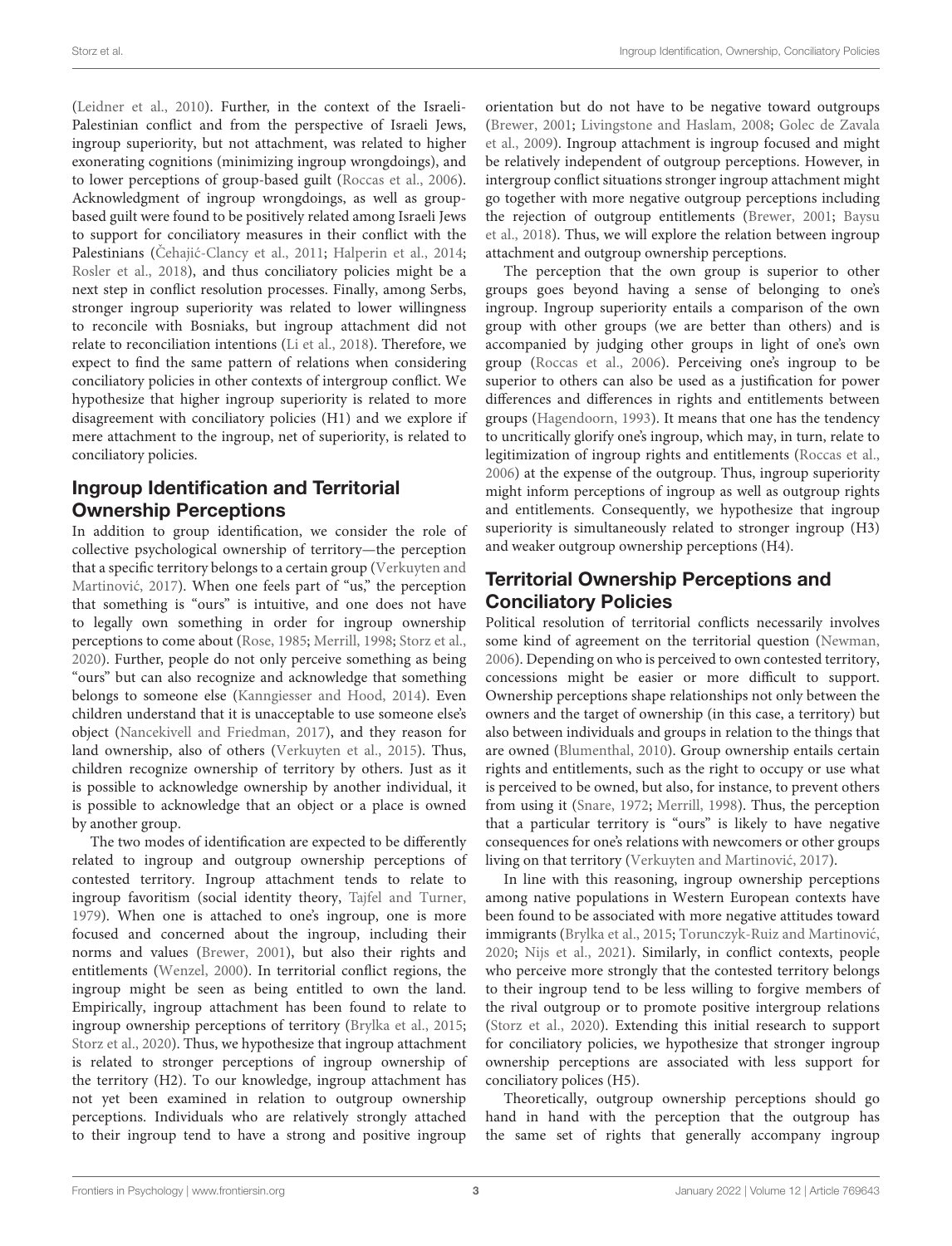ownership. Thus, when one perceives another group to own a territory, one might also see this group as having the right to use the territory and to decide about what happens with the territory [\(Snare,](#page-10-12) [1972;](#page-10-12) [Merrill,](#page-9-21) [1998\)](#page-9-21). These rights might be granted by supporting conciliatory policies. Research has shown that in settler societies people of White European origin with higher perceptions of indigenous (outgroup) ownership of the land are more willing to offer territorial compensation to indigenous people [\(Nooitgedagt et al.,](#page-9-29) [2021\)](#page-9-29), thereby extending these groups' land rights. Similarly, there is support for the idea that outgroup ownership perceptions relate to conciliatory policies among Israeli Jews. Higher perception of outgroup (Palestinian) ownership of the West Bank—assessed indirectly as "acknowledging occupation of the territory" by the ingroup (Israeli Jews)—was associated with more support for a compromise in the Israeli-Palestinian conflict, such as return to the 1967 borders and division of Jerusalem [\(Rosler](#page-9-18) [et al.,](#page-9-18) [2018\)](#page-9-18). Thus, we hypothesize that stronger outgroup ownership perceptions are associated with more support for conciliatory policies (H6).

Bringing all arguments together, the negative relationship between ingroup superiority and support for conciliatory policies is expected to be explained by higher ingroup and lower outgroup ownership perceptions. Further, we expect ingroup attachment to be positively related to ingroup ownership perceptions, and via higher ingroup ownership indirectly to less support for conciliatory policies, and we explore the relation between attachment and outgroup ownership perceptions.

## The Conflict Context

We tested our hypotheses among Israeli Jews, in the context of one of the most protracted interethnic conflicts in the world the Israeli-Palestinian conflict. The conflict originated when the Jewish national movement known as Zionism emerged in the nineteenth century, aiming at the establishment of a Jewish state in Palestine/Land of Israel based on the ancient bonds of Jews to the land [\(Rouhana and Bar-Tal,](#page-10-13) [1998;](#page-10-13) [Waxman,](#page-10-14) [2019\)](#page-10-14). While at that time Jews were a small minority in Palestine, the increasing Zionist remigration to the land with concrete nationalpolitical goals escalated the conflict between the communities. It erupted in a war in 1947, after the United Nations declared the partition of the land into a Jewish and an Arab state. The partition was endorsed by the Jewish community who proclaimed its independent state in 1948, and rejected by the Palestinians and Arab countries [\(Tessler,](#page-10-15) [2009\)](#page-10-15). In 1949, the territory of the State of Israel was determined along armistice lines, which have since been disputed, and increasingly so after Israel's occupation of the West Bank and the Gaza Strip during the 1967 war [\(Rosler et al.,](#page-9-18) [2018\)](#page-9-18). Currently, the land dispute is mainly about the question where the borders of Israel should be, rather than about the question of existence of Israel [\(Waxman,](#page-10-14) [2019\)](#page-10-14). Therefore, looking at Israeli Jew's perceptions of both Jewish and Palestinian ownership of the land between the Jordan River and the Mediterranean Sea is relevant to better understand Israeli Jews' attitudes toward conflict resolution.

# MATERIALS AND METHODS

## Data and Participants

Data were collected among Jewish Israelis by the research agency Kantar in collaboration with a local partner agency, Profiles, in October 2020. Profiles administers a panel of participants who regularly participate in their research. They sent out emails to Jewish panel members who were 18 years and older. Additionally, they posted the survey on the Profiles website, and panel members who did not receive a direct invitation but were eligible could access and fill out the questionnaire in this way.<sup>[1](#page-3-0)</sup> Participants completed an online questionnaire in Hebrew using the method of computer-assisted web interviewing (CAWI) and in exchange for a modest compensation in line with the agency's usual practices.

Our sample consists of 1,[2](#page-3-1)68 Jewish Israelis.<sup>2</sup> In terms of gender and age (ranging from 18 until 87 years) the sample resembles the Israeli Jewish population (see [Central Bureau of](#page-9-30) [Statistics,](#page-9-30) [2020\)](#page-9-30). The sample was also diverse in terms educational level and degree of religiosity (**[Table 1](#page-4-0)**). Moreover, participants from different regions were targeted.<sup>[3](#page-3-2)</sup> The research agency provided weights based on participants' age, gender, and their region of residence, and all results presented below were obtained using these weighted data.

## Measures

Ingroup attachment was assessed by three items inspired by [Roccas et al.](#page-9-14) [\(2006\)](#page-9-14): "My Jewish origin is an important part of me," "Belonging to the Jewish people defines who I am" and "I strongly identify with other people with Jewish ancestry." Answers have been provided on 7-point scales  $(1 = "Strongly")$ disagree" to  $7 =$  "Strongly agree") and the items formed a reliable scale ( $ρ = 0.89$ ; [Raykov,](#page-9-31) [2004\)](#page-9-31).

Ingroup superiority was also assessed by three items, following [Roccas et al.](#page-9-14) [\(2006\)](#page-9-14): "Jews are better than other groups in many respects," "Other groups can learn a lot from Jews," and "Jews are the chosen people" ( $\rho = 0.87$ ; 1 = "Strongly disagree" to  $7 =$  "Strongly agree").

Ingroup and outgroup ownership perceptions were assessed by three items each, drawing on [Storz et al.](#page-10-5) [\(2020\)](#page-10-5). Following an introduction ("Both Israeli Jews and Palestinians live in the land from the Jordan River to the Mediterranean Sea and there is disagreement in how far the land belongs to either group. We

<span id="page-3-0"></span><sup>&</sup>lt;sup>1</sup>As there is no one-on-one relationship between the direct invitations to participate in the surveys administered by Profiles and the number of the panel members ultimately exposed to each survey, Profiles cannot calculate the response rates.

<span id="page-3-1"></span> $2$ Data were collected as part of a larger survey, which is why the final number of participants is larger than needed in order to detect effects for our model. The minimum effect size to detect effects when using a structural equation model with 5 latent variables and an anticipated effect size of 0.2, following Soper's a priori calculation, was  $N = 376$ . Our larger sample size gave us room to also include some control variables into our model.

<span id="page-3-2"></span><sup>3</sup>Participants came from (1) Jerusalem (14%), (2) Central/Gush Dan; including Tel Aviv (25%), (3) North; including Haifa region (21%), (4) Shfela and South (22%), and (5) Sharon (15%). Consequently, our participants are spread out within the official borders of Israel, but do not live in the occupied territories. For 3% of participants, we do not have information about their residence.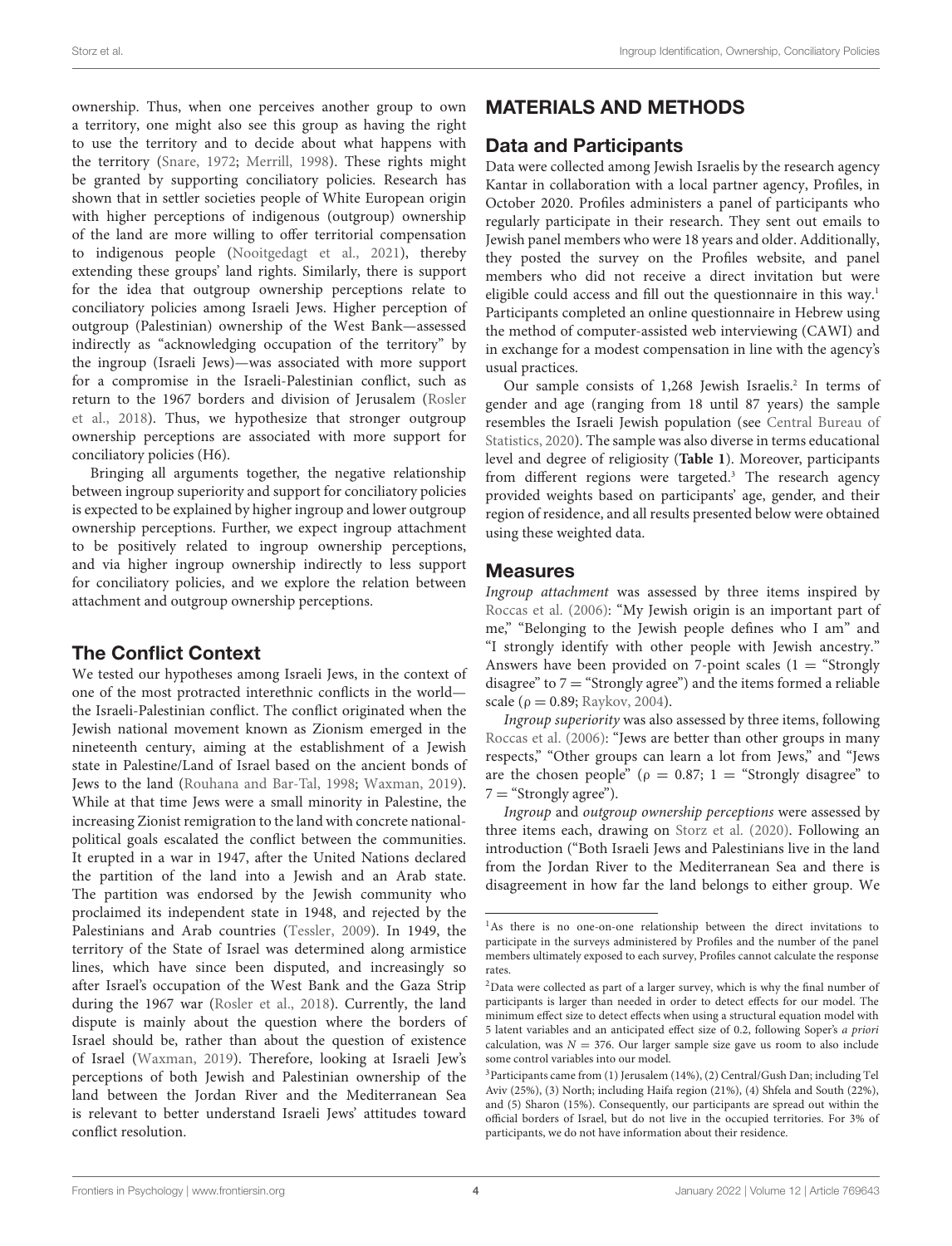<span id="page-4-0"></span>

| TABLE 1   Demographic composition of the sample in terms of gender, age, |  |
|--------------------------------------------------------------------------|--|
| educational level and religiosity.                                       |  |

| $\ddot{\phantom{0}}$<br>$\overline{\phantom{a}}$ |  |
|--------------------------------------------------|--|

| murvatvi                     |               |
|------------------------------|---------------|
| Male (vs. female)            | 50%           |
| Age                          | 44.65 (16.16) |
| <b>Educational level</b>     |               |
| Primary                      | 10%           |
| Secondary                    | 41%           |
| Tertiary                     | 49%           |
| Religiosity                  |               |
| Secular                      | 55%           |
| Traditional-not so religious | 19%           |
| Traditional religious        | 7%            |
| Religious                    | 13%           |
| Ultra-orthodox               | 6%            |

 $N = 1$  participant indicated another gender, recoded here as missing.  $N = 44$ participants had missing values on educational level, and  $N = 11$  participants had missing values on religiosity.

would like to hear your opinion on this."), participants were asked "How much does this land belong to the following groups?" "To what extent can each of the following groups be seen as the rightful owner of this land?" and "How much can each of these groups claim this land for themselves?." Each item was asked for Jewish (ingroup) and Palestinian (outgroup) ownership  $(1 = "Not at all" to 7 = "Very much"). Ingroup as well as$ outgroup ownership perceptions formed reliable scales ( $\rho = 0.87$ and 0.91, respectively).

Support for conciliatory policies was assessed by three items, drawing on [Yaar and Rosler](#page-10-16) [\(2019\)](#page-10-16). Participants were asked in how far they oppose or support "The creation of an independent Palestinian state alongside the State of Israel." Answers were given on 7-point scale (1 = "Strongly oppose" to  $7 =$  "Strongly support"). Further, they indicated to what extent they were in favor or against "negotiations for peace between Israel and the Palestinian Authority" and convinced or not convinced "that negotiations between Israel and the Palestinian Authority will lead to peace between Israel and the Palestinians in the coming years?" Answers were given on 4-point scales  $(1 = "Very much)$ in favor" to  $4 =$  "Very much against"; and  $1 =$  "Very much convinced" to  $4 =$  "Not convinced at all"). We re-scaled these two items into 7-point scales to match the first item.<sup>[4](#page-4-1)</sup> The factor assessing support for conciliatory policies had a good reliability  $(\rho = 0.76)$ .

We included several control variables. First, we controlled for substantive variables which have been found to relate to one or more of the outcome variables in our model. Place attachment has been shown to be related to ingroup ownership perceptions [\(Storz et al.,](#page-10-5) [2020\)](#page-10-5) and to acceptance of outgroups (Torunczyk-Ruiz and Martinović, [2020\)](#page-10-6). We assessed place attachment with three items: "The land from the Jordan River to the Mediterranean Sea feels like my home," "I feel attached to this land," and "I would regret having to leave this land" ( $\rho = 0.82$ ; [Lewicka,](#page-9-32) [2010;](#page-9-32) Torunczyk-Ruiz and Martinović, [2020\)](#page-10-6). Moreover, since attitudes toward political compromise have been shown to be influenced by political orientation among Israeli Jews [\(Hermann and Yuchtman-Yaar,](#page-9-33) [2002\)](#page-9-33), we controlled for a left-right scale of political orientation  $(1 - \text{``left-wing''})$  $2 = \text{``moderate left}$ -wing,"  $3 = \text{``center''}$   $4 = \text{``moderate right}$ wing,"  $5 =$  "right-wing"). Furthermore, the rivaling groups in the Israeli-Palestinian conflict belong to different religious groups (Judaism vs. Islam), and previous research in this context has shown that stronger religiosity is related to lower agreement with compromise [\(Maoz and Eidelson,](#page-9-34) [2007\)](#page-9-34). Therefore, we controlled for participants' degree of religiosity. We contrasted secular participants (reference category; the largest group among Jewish Israelis) with traditional—not so religious, traditional religious, religious, and ultra-orthodox participants. Second, we controlled for the standard demographic variables age (continuous), gender  $(1 = male, 0 = female)$ , and educational level (primary, secondary, and tertiary, with secondary as reference category).<sup>[5](#page-4-2)</sup> Finally, half of the sample also took part in an (unsuccessful) experiment that focused on a different research question than the one addressed here. More details on the experiment can be found in **[Supplementary Material 1](#page-8-0)**. We controlled for  $1 =$  experimental condition and  $0 =$  baseline. The latter contains participants who were in the control condition of the experiment, as well as participants who received the crosssectional version of the survey.

#### RESULTS

#### Measurement Model

We used latent variables for all multi-item constructs, including the control variable place attachment. We conducted a confirmatory factor analysis (CFA) in Mplus version 8.0 using weighted data, to assess whether all variables loaded on the intended factors. A model with six distinct latent factors ingroup attachment, ingroup superiority, ingroup ownership perceptions, outgroup ownership perceptions, support for conciliatory policies, and place attachment—did not fit the data very well  $[\chi^2(df) = 765.22$  (120),  $p < 0.001$ ; RMSEA  $(90\% \text{ CI}) = 0.065 (0.068, 0.079); \text{CFI} = 0.930; \text{SRMR} = 0.040].$ The modification indices suggested to free the covariance between the third items assessing ingroup and outgroup ownership perceptions. Since this is the only item of the scale that might be interpreted as rather exclusive ownership, we deemed this step justifiable. A model where the covariance was freed fitted the data adequately  $[\chi^2(df) = 579.99$  (119),  $p < 0.001$ ; RMSEA (90% CI) = 0.055 (0.051,0.060); CFI = 0.950; SRMR = 0.040], and significantly better than the model where the covariance was not freed  $[\Delta \chi^2(df) = 98.81(1)$ ,  $p < 0.001$ ] [\(Putnick and Bornstein,](#page-9-35) [2016\)](#page-9-35). In this final model,

<span id="page-4-1"></span><sup>4</sup>The formula for re-scaling the items was the following: rescaled\_  $item = (original\_item - 1)*(6/3) + 1.$ 

<span id="page-4-2"></span><sup>5</sup>This study was part of a larger survey in which also concepts such as autochthony, religious identification, collective efficacy, intergroup relations [e.g., feelings toward outgroup, intergroup tolerance, intergroup relations between Israelis and Palestinians, emotions, as well as several other items regarding possible solutions to the conflict (e.g., annexation of the Palestinian territories)] have been assessed.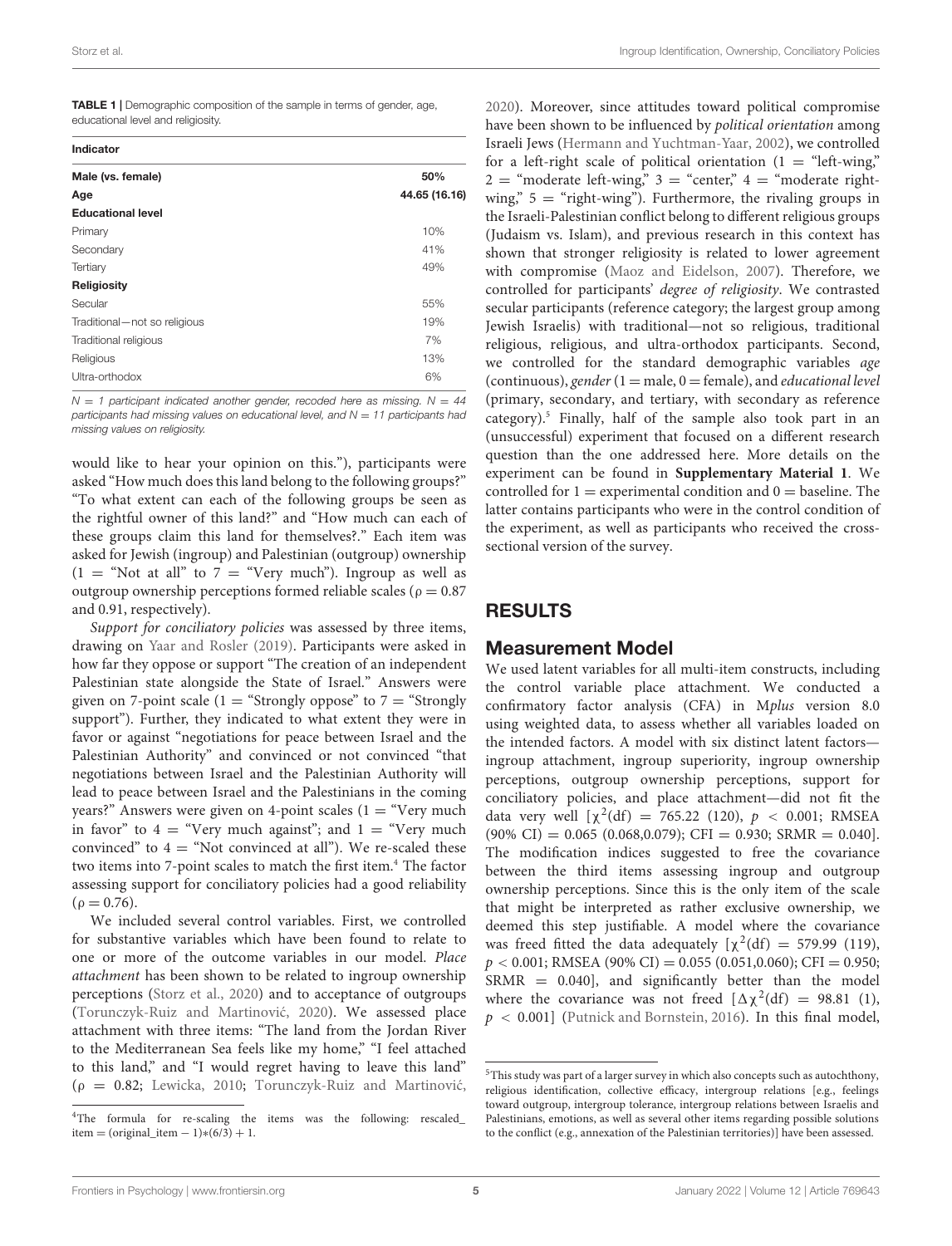all standardized loadings were 0.57 or higher, and the respective factors explain at least 33% of the variance in each item.<sup>[6](#page-5-0)</sup>

## Descriptive Findings

Israeli Jews were on average attached to their ingroup and felt that their ingroup was superior to other groups (see **[Table 2](#page-5-1)**). Moreover, they perceived on average that the contested territory belonged to their ingroup, but not to Palestinians. Ingroup ownership perceptions were significantly stronger than outgroup ownership perceptions [pairwise comparison, Wald  $(1) = 3681.92$ ,  $p < 0.001$ ]. Participants on average slightly, but significantly, disagreed with conciliatory policies.

Ingroup attachment and superiority were strongly positively correlated (see **[Table 2](#page-5-1)**). Further, the bivariate correlations between ingroup attachment and ingroup ownership perceptions were positive, while ingroup attachment was negatively correlated with outgroup ownership perceptions as well as with conciliatory policies. The same pattern was observed for ingroup superiority. Ingroup and outgroup ownership perceptions were negatively correlated with each other. Further, ingroup ownership was negatively correlated with support for conciliatory policies, while outgroup ownership was positively correlated. See **[Table 2](#page-5-1)** also for correlations with continuous control variables place attachment and political orientation.

## Structural Model

We used the weighted data and analyzed them in Mplus version 8.0, using the Robust Maximum Likelihood estimator (MLR; [Muthén and Muthén,](#page-9-36) [1998–2012\)](#page-9-36) to account for the skewness in ingroup and outgroup ownership perceptions [\(Lei and Shiverdecker,](#page-9-37) [2020\)](#page-9-37), and using full maximum likelihood estimator (FIML) to account for missing values in the manifest variables political orientation, degree of religiosity, and educational level (see note underneath **[Tables 1](#page-4-0)**, **[2](#page-5-1)**). We used latent variables and estimated a mediation model to test our hypotheses. We specified paths from ingroup attachment and ingroup superiority to ingroup and outgroup ownership perceptions as well as to support for conciliatory policies. Further, we specified a path from ingroup ownership and a path from outgroup ownership to conciliatory policies. Results of this structural model can be found in **[Figure 1](#page-6-0)**, where we show the hypothesized paths only. For the results of the control variables (please see **[Table 3](#page-6-1)**).

As expected, ingroup superiority had a total negative relation with support for conciliatory policies (H1), while ingroup attachment was unrelated to conciliatory policies. Furthermore, stronger attachment to Israeli Jews was related to more ingroup ownership perceptions (H2), but not to weaker outgroup ownership perceptions. However, stronger agreement with ingroup superiority was related to stronger ingroup (H3) and weaker outgroup ownership perceptions (H4). Stronger ingroup ownership perceptions were descriptively related to lower support for conciliatory policies but just below the significance threshold ( $p = 0.051$ ; H5). Stronger outgroup ownership perceptions were significantly related to more support for conciliatory policies (H6). Overall, we detected a negative direct effect of ingroup superiority on conciliatory policies as well as a negative indirect effect via outgroup ownership perceptions (see **[Figure 1](#page-6-0)**). None of the other indirect effects were significant. Thus, we conclude that those who felt that Jews were superior to other groups supported conciliatory policies less because they agreed less that Palestinians own the land between the Jordan River and the Mediterranean Sea.

Regarding substantial control variables, participants who were more attached to the land between the Jordan River and the Mediterranean Sea perceived more that the territory belongs to Jews, but they were also more in favor of conciliatory

<span id="page-5-1"></span>**TABLE 2** | Means, standard deviations, and Wald tests<sup>a</sup> of the main constructs and theoretically relevant control variables<sup>b</sup> and their correlations (N = 1,268).

|                                         | М    | <b>SD</b> | <b>Wald test</b> | 1 <sup>c</sup>                 | 2.                             | 3.                             | 4.                             | 5.                             | 6.                        |
|-----------------------------------------|------|-----------|------------------|--------------------------------|--------------------------------|--------------------------------|--------------------------------|--------------------------------|---------------------------|
| 1. Ingroup attachment                   | 5.86 | 1.28      | 2641.70 (1)***   | -                              |                                |                                |                                |                                |                           |
| 2. Ingroup superiority                  | 4.55 | 1.74      | $127.25(1)***$   | $0.75***$<br>(0.72, 0.79)      |                                |                                |                                |                                |                           |
| 3. Ingroup ownership<br>perceptions     | 6.28 | 1.10      | 5373.33 (1)***   | $0.56***$<br>(0.51, 0.64)      | $0.53***$<br>(0.48, 0.58)      |                                |                                |                                |                           |
| 4. Outgroup ownership<br>perceptions    | 2.59 | 1.53      | $1098.11(1)***$  | $-0.43***$<br>$(-0.49, -0.37)$ | $-0.54***$<br>$(-0.59, -0.49)$ | $-0.37***$<br>(-0.43, -0.31)   |                                |                                |                           |
| 5. Support for<br>conciliatory policies | 3.85 | 1.50      | $12.79(1)***$    | $-0.44***$<br>$(-0.50, -0.39)$ | $-0.64***$<br>$(-0.69, -0.59)$ | $-0.39***$<br>$(-0.45, -0.33)$ | $0.61***$<br>(0.55, 0.66)      |                                |                           |
| 6. Place attachment                     | 5.95 | 1.18      | 3545.15 (1)***   | $0.64***$<br>(0.58, 0.70)      | $0.52***$<br>(0.46, 0.57)      | $0.56***$<br>(0.49, 0.62)      | $-0.33***$<br>$(-0.39, -0.27)$ | $-0.28***$<br>$(-0.34, -0.21)$ |                           |
| 7. Political orientation                | 3.59 | 1.09      | 351.65 (1)***    | $0.50***$<br>(0.45, 0.55)      | $0.64***$<br>(0.60, 0.68)      | $0.43***$<br>(0.38, 0.48)      | $-0.54***$<br>$(-0.59, -0.50)$ | $-0.68***$<br>$(-0.72, -0.64)$ | $0.36***$<br>(0.31, 0.42) |

\*\*\*p < 0.001. Political orientation had N = 43 missing values. Political orientation was assessed on a 5-point scale (1 = left-wing to 5 = right-wing). All other constructs are on 7-point scales, with lower values indicating less agreement.

aWe used the Wald test to assess significant differences between the mean and the scale midpoint of each construct.

b Only continuous control variables are displayed. For degree of religiosity (see [Table 1](#page-4-0)).

<sup>c</sup>95% confidence intervals for the correlations are presented in brackets.

<span id="page-5-0"></span> $6B$ ecause we are considering two dimensions of ingroup identificationattachment and superiority—we wanted to ensure that we are not dealing with multicollinearity. Therefore, we tested for the variance inflation factor (VIF) in SPSS version 24. The VIF of ingroup attachment was 2.01 and the VIF of ingroup superiority was 2.04, thus both way below the commonly used cut-off value of 10.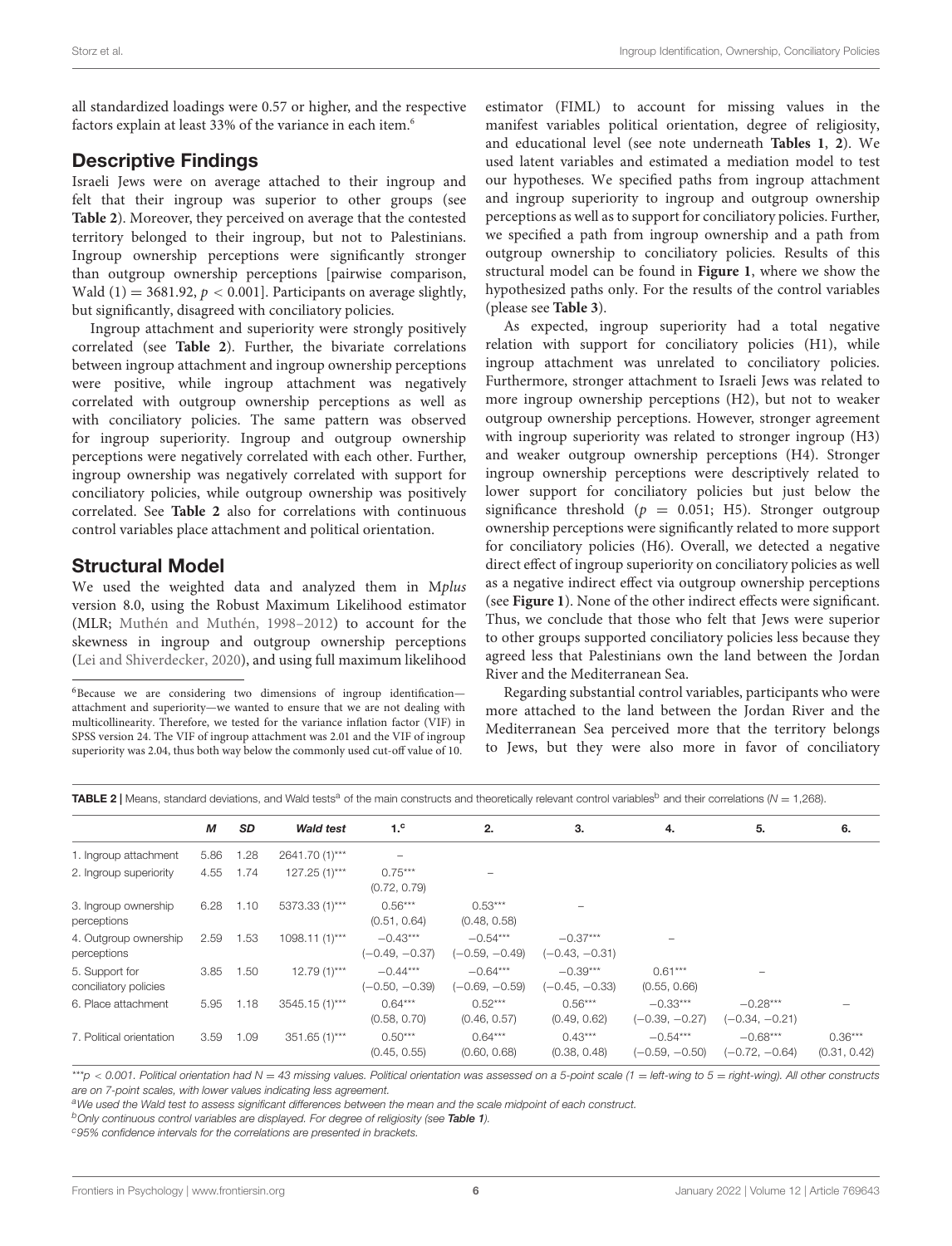

<span id="page-6-0"></span>policies (see **[Table 3](#page-6-1)**). The more right-wing oriented participants were, the more ingroup and the less outgroup ownership they perceived, and the less they were in favor of conciliatory policies. Participants' degree of religiosity was less conclusively related to the three endogenous variables. As compared to secular participants, traditional religious participants had higher outgroup ownership perceptions, ultra-orthodox participants had lower ingroup ownership perceptions,<sup>[7](#page-6-2)</sup> and religious and ultra-orthodox participants agreed less with conciliatory policies. For results of the demographic control variables (please see **[Table 3](#page-6-1)**).

Additionally, we re-estimated the model without the control variables. Results can be found in **[Supplementary Figure 1](#page-8-0)**. We only report differences in results as compared to the model depicted in **[Figure 1](#page-6-0)**. The direct relation between ingroup attachment and agreement with conciliatory policies was positive and significant ( $b = 0.17$ ,  $SE = 0.06$ ,  $p = 0.005$ ) as compared to positive but small and non-significant in the original model. Thus, in this model without accounting for control variables, the pattern of the findings remained the same, but we detected one result that changed in terms of the level of significance.

## **DISCUSSION**

In the context of the Israeli-Palestinian conflict, we examined whether Israeli Jews' territorial ownership perceptions of the land between the Jordan River and the Mediterranean Sea explain the relation between ingroup identification and support for conciliatory policies. With this study we added to the literature on conflict resolution and reconciliation, and intergroup relations

in a broader sense, in two ways. First, we distinguished between ingroup attachment and ingroup superiority as two dimensions of identification that were expected to differently relate to conciliatory policies. While previously, these two dimensions of identification have been researched in relation to outgroup prejudice or aggression and to group-based guilt [\(Roccas et al.,](#page-9-14) [2006,](#page-9-14) [2008;](#page-9-5) [Golec de Zavala et al.,](#page-9-4) [2009;](#page-9-4) [Wagner](#page-10-3) [et al.,](#page-10-3) [2012\)](#page-10-3), we add to the literature by relating them to agreement with conciliatory policies in a conflict setting. Second, we zoomed in on the explanatory role of ingroup and outgroup territorial ownership perceptions. Research on these ownership

<span id="page-6-1"></span>

| <b>TABLE 3</b>   Unstandardized results of the control variables of the structural |
|------------------------------------------------------------------------------------|
| equation analysis explaining support for conciliatory policies ( $N = 1,268$ ).    |

|                                          | Ingroup<br>ownership<br>perceptions | Outgroup<br>ownership<br>perceptions | <b>Support for</b><br>conciliatory<br>policies |  |
|------------------------------------------|-------------------------------------|--------------------------------------|------------------------------------------------|--|
|                                          | b (SE)                              | b (SE)                               | b (SE)                                         |  |
| Place attachment                         | $0.25(0.05)$ ***                    | $-0.07(0.06)$                        | $0.16(0.05)$ **                                |  |
| Political orientation                    | $0.11(0.03)***$                     | $-0.44(0.05)***$                     | $-0.42$ (0.05)***                              |  |
| Degree of religiosity (Ref. secular)     |                                     |                                      |                                                |  |
| Traditional (Not so<br>religious)        | $-0.03(0.05)$                       | 0.06(0.10)                           | $-0.08(0.10)$                                  |  |
| Traditional religious                    | $-0.12(0.09)$                       | $0.38(0.14)$ **                      | 0.06(0.15)                                     |  |
| Religious                                | $-0.09(0.06)$                       | 0.01(0.13)                           | $-0.58(0.14)$ ***                              |  |
| Ultra-orthodox                           | $-0.23(0.09)^{*}$                   | $-0.09(0.14)$                        | $-0.44(0.19)^{*}$                              |  |
| Male (vs. female)                        | $-0.03(0.04)$                       | 0.00(0.07)                           | $-0.05(0.07)$                                  |  |
| Age                                      | 0.00(0.00)                          | $-0.004(0.002)^{*}$                  | $0.01$ $(0.00)$ ***                            |  |
| <b>Education (Ref. secondary)</b>        |                                     |                                      |                                                |  |
| Primary                                  | $0.21(0.07)$ **                     | $-0.06(0.13)$                        | 0.00(0.13)                                     |  |
| Tertiary                                 | $-0.08(0.05)$                       | 0.09(0.08)                           | $-0.07(0.08)$                                  |  |
| Experimental condition<br>(vs. baseline) | $0.17(0.04)$ ***                    | $0.15(0.07)^{*}$                     | $-0.02(0.07)$                                  |  |

 $p < 0.05$ , \*\* < 0.01, \*\*\*  $p < 0.001$ . For results of the main variables (see [Figure 1](#page-6-0)).

<span id="page-6-2"></span><sup>7</sup>Ultra-orthodox Jews might perceive less ingroup ownership because they have a stronger connection to the laws of the Torah rather than to the land, or because they relate the ownership of the land to the state of Israel from which many ultraorthodox Jews feel disconnected.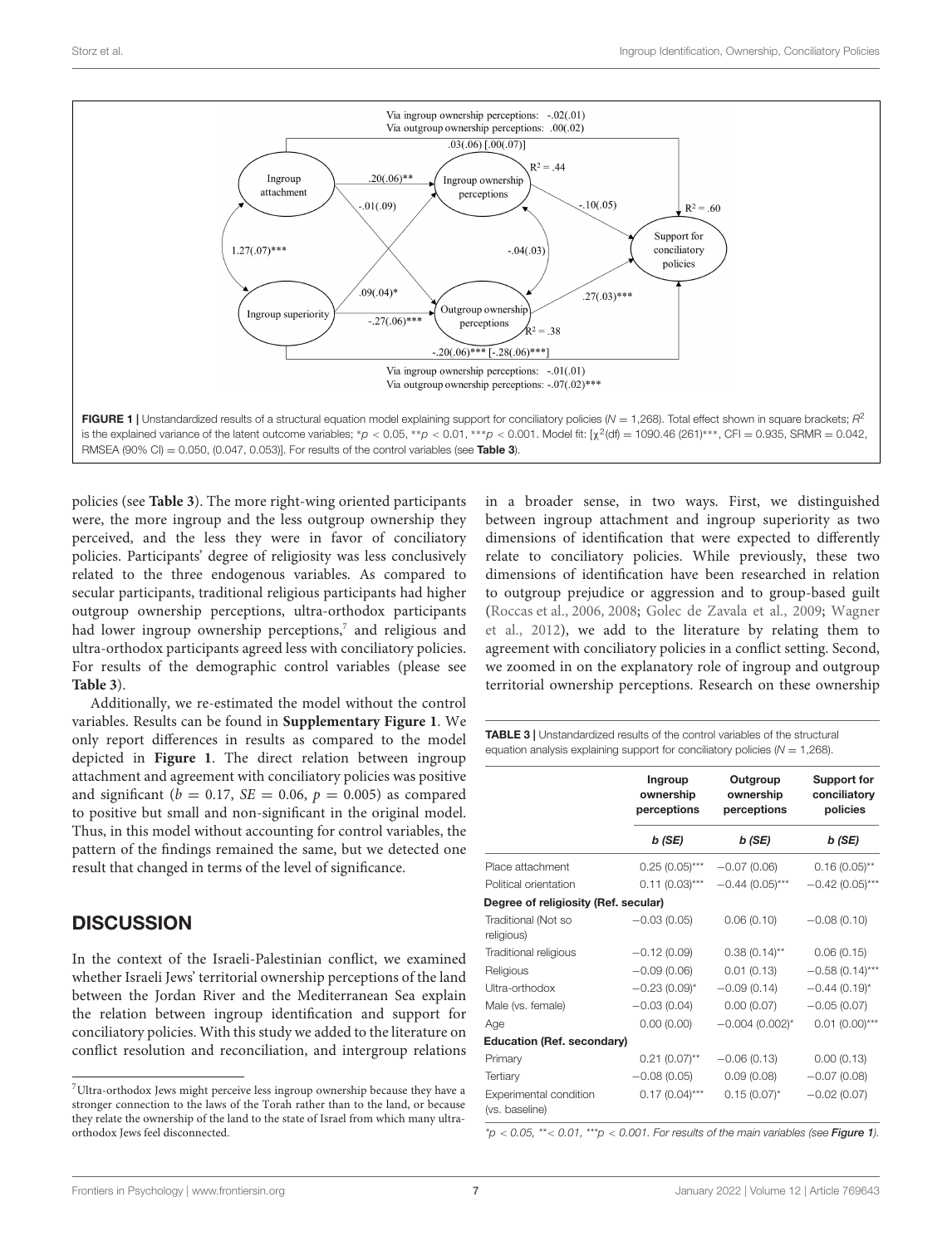perceptions is still in its infancy. One study has addressed the role of ingroup ownership perceptions in reconciliation intentions [\(Storz et al.,](#page-10-5) [2020\)](#page-10-5), and one other study has addressed the role of outgroup ownership perceptions only and did so using proxy measures [\(Rosler et al.,](#page-9-18) [2018\)](#page-9-18). Ours is the first study to consider both of these perceptions in tandem. We found that Israeli Jews who felt more strongly that their group was superior to other groups were less willing to support conciliatory policies, while those who were more attached to their group did not differ in their support for conciliatory policies from those who were less attached. When control variables were not included in the model, ingroup attachment was even related to more support for conciliatory policies. These findings resonate with our theoretical reasoning that it is not identification with one's group as such, but rather the element of positive accentuation of the own group against others that is detrimental to positive intergroup relations [\(Roccas et al.,](#page-9-5) [2008;](#page-9-5) [Golec de Zavala et al.,](#page-9-4) [2009;](#page-9-4) [Wagner et al.,](#page-10-3) [2012;](#page-10-3) [Cichocka,](#page-9-10) [2016\)](#page-9-10). Attachment to one's ethnic group, when feelings of ingroup superiority are being accounted for, might even provide secure grounds for openness to another group's needs [\(Golec de Zavala et al.,](#page-9-38) [2013;](#page-9-38) [Verkuyten et al.,](#page-10-4) [2021\)](#page-10-4).

The relevance of distinguishing between ingroup superiority and attachment was further emphasized when we considered how these two dimensions related to ingroup and outgroup ownership perceptions. We found that Israeli Jews who more strongly perceived that their group was superior to other groups regarded the contested land from the Jordan River to the Mediterranean Sea to belong more to their ingroup and less to Palestinians. However, when participants were more attached to their ingroup, in line with theory [\(Brewer,](#page-9-24) [2001\)](#page-9-24) and research [\(Storz et al.,](#page-10-5) [2020\)](#page-10-5), they perceived that the land more strongly belonged to Jews, but they did not differ from those who were less attached in their perceptions of Palestinian ownership of that land. These findings resonate with our theoretical expectations that, when one perceives one's own group to be superior, one regards the ingroup as more, and the relevant outgroup as less deserving [\(Kosterman and Feshbach,](#page-9-11) [1989;](#page-9-11) [Roccas et al.,](#page-9-14) [2006;](#page-9-14) [Leidner et al.,](#page-9-15) [2010\)](#page-9-15). Overall, our findings that contrast ingroup attachment and ingroup superiority are in line with recent theories and research on different modes of identification, supporting the idea that attachment to one's group (similar to findings on patriotism) is not related to negative outgroup consequences, while superiority perceptions of one's own group (similar to nationalism and collective narcissism) are [\(Roccas et al.,](#page-9-5) [2008;](#page-9-5) [Golec de Zavala](#page-9-4) [et al.,](#page-9-4) [2009;](#page-9-4) [Wagner et al.,](#page-10-3) [2012;](#page-10-3) [Cichocka,](#page-9-10) [2016\)](#page-9-10).

Furthermore, we showed that Israeli Jews who acknowledged Palestinian ownership of the contested territory more were also more in favor of policies aimed at resolving the territorial conflict [\(Rosler et al.,](#page-9-18) [2018\)](#page-9-18). At the same time, perceiving more strongly that the Jewish ingroup owns the land was negatively related to these policies (Verkuyten and Martinović, [2017;](#page-10-7) [Storz et al.,](#page-10-5) [2020\)](#page-10-5) but just not significantly so. Acknowledgment of outgroup ownership was possibly a more relevant explanatory mechanism than ingroup ownership because the latter was quite strongly perceived in our sample, whereas we found more variation in outgroup ownership perceptions. Especially in territorial conflict regions, ingroup ownership of the territory might be considered

a given, making outgroup ownership perceptions more relevant to consider when researching conciliatory attitudes.

## Limitations and Future Directions

There are several limitations of our study that could be addressed in future research. First of all, we used cross-sectional data, which does not allow us to draw conclusions regarding the causality between the variables considered. We have theoretical reasons to believe that ingroup superiority predicts ownership perceptions, which in turn predict agreement with conciliatory policies [\(Roccas et al.,](#page-9-5) [2008;](#page-9-5) [Pierce and Jussila,](#page-9-39) [2010;](#page-9-39) [Verkuyten and](#page-10-7) Martinović, [2017\)](#page-10-7), and other cross-sectional mediation studies have examined the same causal order and found significant paths from identification to ownership (Martinović and Verkuyten, [2013;](#page-9-40) [Brylka et al.,](#page-9-7) [2015;](#page-9-7) [Li et al.,](#page-9-19) [2018\)](#page-9-19). Further, there is first experimental evidence showing that shared ownership perceptions ("this land belongs to both groups") increase reconciliation intentions [\(Storz et al.,](#page-10-8) [2021\)](#page-10-8). Nevertheless, reverse directions of influence are possible. Ownership claims could for instance also be used as a justification for opposition to conciliatory policies, and the identification with one's ingroup could increase when what is perceived to be "ours" is threatened, as it is in territorial conflicts. Since reverse mediation testing is not statistically meaningful or informative when it comes to drawing conclusions about causality [\(Thoemmes,](#page-10-17) [2015;](#page-10-17) [Lemmer](#page-9-41) [and Gollwitzer,](#page-9-41) [2017;](#page-9-41) [Rohrer et al.,](#page-9-42) [2021\)](#page-9-42), experimental and longitudinal research is needed.

Relatedly, our findings only support the mediation model to a limited extent, with only the path from ingroup superiority to support for conciliatory policies being mediated by outgroup ownership perceptions. While we did not have clear expectations regarding the relation of ingroup attachment with conciliatory policies via outgroup ownership perceptions [\(Roccas et al.,](#page-9-5) [2008;](#page-9-5) [Golec de Zavala et al.,](#page-9-4) [2009\)](#page-9-4), we also did not find a mediation via ingroup ownership perceptions. Further, and unexpectedly so, we did not find a mediation of ingroup superiority to conciliatory policies via ingroup ownership perceptions either. These findings do not only call for experimental and longitudinal research for more conclusive results regarding the causal relationship between the different constructs, but also for more research on possible antecedents of ownership perceptions in conflict contexts. For instance, ownership principles could predict ingroup and outgroup ownership perceptions, and could in turn relate to conciliatory policies. Ownership principles are reasons that can be used to argue for group ownership, such as the principle of having been first or having invested into the land [\(Verkuyten and](#page-10-7) Martinović, [2017\)](#page-10-7). While having been first is a rather exclusive ownership argument—only one group can have been the first having invested into the land can be more inclusive—two groups could have invested together—and could thus relate to stronger perceptions that a relevant outgroup also owns the territory [\(Nooitgedagt et al.,](#page-9-29) [2021\)](#page-9-29).

Next, we focused on the perspective of Israeli Jews, whereas ideally we would have also included the Palestinian perspective. To our knowledge, no research is yet available that takes into account both parties involved in a territorial conflict for understanding the role of territorial ownership perceptions for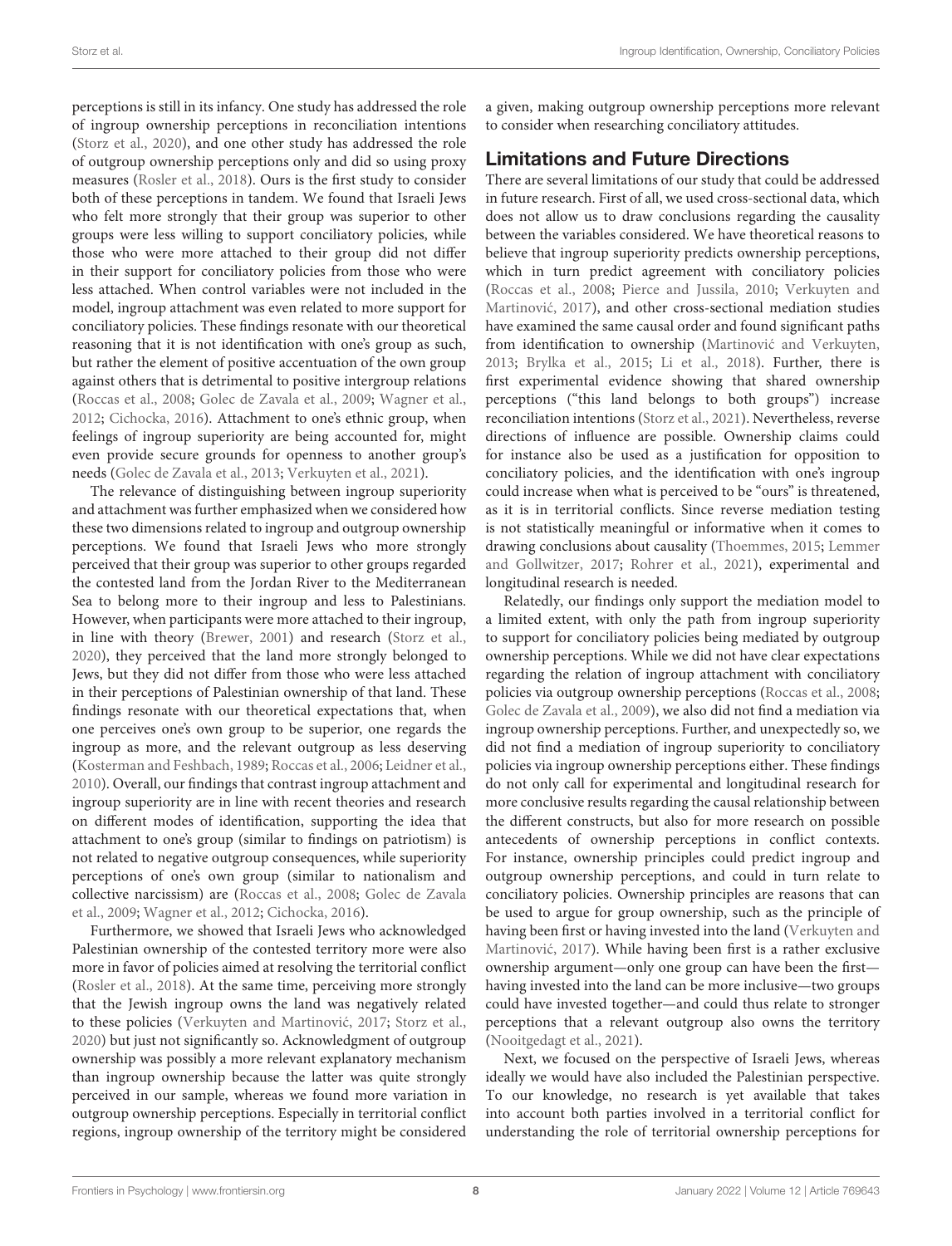conciliatory attitudes. While we would overall expect our model to work similarly among both parties, there is also a reason to expect possible differences: Palestinians are in a less powerful position than Israeli Jews. Previous research that took a twosided perspective on conflict resolution processes in the Israeli-Palestinian conflict found significant differences between the two groups that seem to reflect status differences. For instance, Palestinians have been recently shown to be more supportive of militant policies than Israeli Jews, as well as having lower levels of trust toward the outgroup, likely reflecting their inferior position [\(Shikaki et al.,](#page-10-18) [2020\)](#page-10-18). Additionally, it has been found that active place attachment to Jerusalem was related to more positive attitudes to the outgroup only among Israeli Jews but not among Palestinians. Jews, the high-power group, might be more open to share the space with the low-power group, perceiving to be still in control of the place [\(Wnuk and Oleksy,](#page-10-19) [2021\)](#page-10-19). This reasoning could hold for the concept of ownership perceptions as well: it might be more difficult for low-power group members to acknowledge outgroup ownership, and if they do, the question is still whether it would have the same positive effects for intergroup relations. Therefore, it is important for future research to analyze these same relationships while comparing high- and low-power groups.

Finally, while group ownership seems to be a relevant concept to study in the context of territorial conflicts, an empirical issue we encountered is that, not surprisingly, participants agreed with ingroup ownership perceptions rather strongly, while they mostly disagreed with outgroup ownership. In order to further understand the role of ownership perceptions in shaping intergroup relations, experimental research and research in contexts where group ownership is less prominent in people's minds could be helpful. For example, in regions where there is more variation in ingroup ownership perceptions, like in Western European countries, ingroup ownership is a strong predictor of negative intergroup relations [\(Nijs et al.,](#page-9-8) [2021\)](#page-9-8). It would be valuable to find ways to further research ownership perceptions in conflict contexts, for instance, by considering perceptions of shared ownership of contested land (see [Storz et al.,](#page-10-8) [2021,](#page-10-8) for first evidence).

# **CONCLUSION**

To conclude, with the present research in the context of the Israeli-Palestinian conflict from the perspective of Israeli Jews, we showed that a sense of ingroup superiority (rather than ingroup attachment) can form a barrier to support for conciliatory policies, and thus joins other socio-psychological factors that inhibit its peaceful resolution (see [Bar-Tal and Halperin,](#page-9-1) [2011\)](#page-9-1). This is because people who think their group is better than other groups are less likely to recognize the outgroup (Palestinians) as being entitled to the contested land. Thus, we provide evidence for the pivotal role of ingroup superiority and outgroup ownership perceptions when it comes to understanding support for conciliatory policies better. These findings can provide policy makers, non-governmental organizations, teachers and other relevant actors in territorial conflict regions with important

information on how to improve intergroup relations. While there is no need to de-emphasize belongingness and attachment to the ethnic ingroup, it is crucial to communicate to the public that one's ingroup is not better or worth more than other groups. A reduced feeling of ingroup superiority should relate to more support for conciliatory policies, particularly via stronger outgroup ownership perceptions. Additionally, opening up discussions and debates about ownership rights of the conflicting outgroup might be key to more support for peaceful resolution of territorial conflicts.

## DATA AVAILABILITY STATEMENT

The datasets presented in this study are available at the following link: https://osf.io/neq29/?view\_only= the following link: [https://osf.io/neq29/?view\\_only=](https://osf.io/neq29/?view_only=ac3a9c1e194c46b498d2d12f1ded7aa1) [ac3a9c1e194c46b498d2d12f1ded7aa1.](https://osf.io/neq29/?view_only=ac3a9c1e194c46b498d2d12f1ded7aa1)

## ETHICS STATEMENT

The studies involving human participants were reviewed and approved by Utrecht University, Ethics Review Board of the Faculty of Social and Behavioral Sciences, and by Tel Aviv University, The Ethics Committee of the Faculty of Social Sciences. The participants provided their written informed consent to participate in this study.

# AUTHOR CONTRIBUTIONS

NS: conceptualization, data curation, formal analysis, investigation, methodology, and writing—original draft. BM: conceptualization, funding acquisition, supervision, and writing—review and editing. NR: conceptualization, data collection—translation, and writing—review and editing. All authors contributed to the article and approved the submitted version.

# FUNDING

This research has received funding from the European Research Council (ERC) under the European Union's Horizon 2020 Research and Innovation Program (grant agreement No. 715842) awarded to BM.

# ACKNOWLEDGMENTS

We thank Maykel Verkuyten for insightful feedback on earlier versions of the manuscript.

## <span id="page-8-0"></span>SUPPLEMENTARY MATERIAL

The Supplementary Material for this article can be found online at: [https://www.frontiersin.org/articles/10.3389/fpsyg.2021.](https://www.frontiersin.org/articles/10.3389/fpsyg.2021.769643/full#supplementary-material) [769643/full#supplementary-material](https://www.frontiersin.org/articles/10.3389/fpsyg.2021.769643/full#supplementary-material)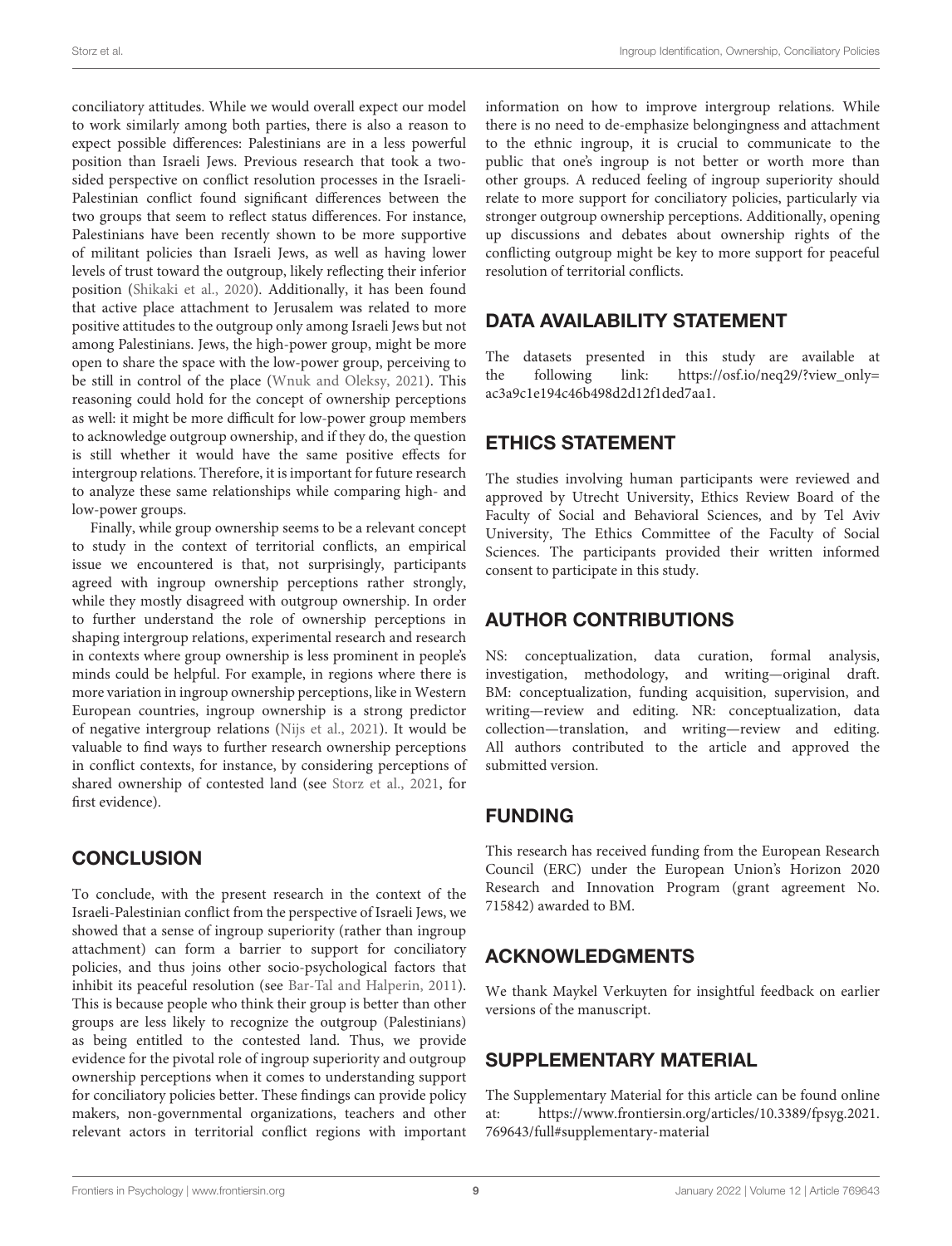## **REFERENCES**

- <span id="page-9-9"></span>Ashmore, R. D., Deaux, K., and McLaughlin-Volpe, T. (2004). An organizing framework of collective identity: articulation and significance of multidimensionality. Psychol. Bull. 130, 80–114. [doi: 10.1037/0033-2909.](https://doi.org/10.1037/0033-2909.130.1.80) [130.1.80](https://doi.org/10.1037/0033-2909.130.1.80)
- <span id="page-9-1"></span>Bar-Tal, D., and Halperin, E. (2011). "Socio-psychological barriers to conflict resolution," in Intergroup Conflicts and Their Resolution: A Social Psychological Perspective, ed. D. Bar-Tal (New York, NY: Psychology Press), 217–240.
- <span id="page-9-6"></span>Bar-Tal, D., Sharvit, K., Halperin, E., and Zafran, A. (2012). Ethos of conflict: the concept and its measurement. Peace Conflict 18, 40–61. [doi: 10.1037/a0026860](https://doi.org/10.1037/a0026860)
- <span id="page-9-3"></span>Baysu, G., Coşan, C., and Duman, Y. (2018). Can identification as Muslim increase support for reconciliation? The case of the Kurdish conflict in Turkey. Int. J. Intercult. Relat. 64, 43–53. [doi: 10.1016/j.ijintrel.2018.02.002](https://doi.org/10.1016/j.ijintrel.2018.02.002)
- <span id="page-9-28"></span>Blumenthal, J. A. (2010). Property law: a cognitive turn. Psychon. Bull. Rev. 17, 186–191. [doi: 10.3758/PBR.17.2.186](https://doi.org/10.3758/PBR.17.2.186)
- <span id="page-9-24"></span>Brewer, M. B. (2001). "Ingroup identification and ingroup conflict: when does ingroup love become outgroup hate?," in Social Identity, Intergroup Conflict, and Conflict Reduction, eds R. D. Ashmore, L. E. Ashmore, and D. Wilder (New York, NY: Oxford University Press), 17–41.
- <span id="page-9-7"></span>Brylka, A., Mähönen, T. A., and Jasinskaja-Lahti, I. (2015). National identification and intergroup attitudes among members of the national majority and immigrants: preliminary evidence for the mediational role of psychological ownership of a country. J. Soc. Polit. Psychol. 3, 24–45. [doi: 10.23668/](https://doi.org/10.23668/psycharchives.1788) [psycharchives.1788](https://doi.org/10.23668/psycharchives.1788)
- <span id="page-9-16"></span>Čehajić-Clancy, S., Effron, D. A., Halperin, E., Liberman, V., and Ross, L. D. (2011). Affirmation, acknowledgment of in-group responsibility, group-based guilt, and support for reparative measures. J. Personal. Soc. Psychol. 101, 256–270. [doi: 10.1037/a0023936](https://doi.org/10.1037/a0023936)
- <span id="page-9-30"></span>Central Bureau of Statistics (2020). Statistical Abstracts of Israel 2020. Central Bureau of Statistics. Available online at: [https://www.cbs.gov.il/he/publications/](https://www.cbs.gov.il/he/publications/doclib/2020/2.shnatonpopulation/st02_03.pdf) [doclib/2020/2.shnatonpopulation/st02\\_03.pdf](https://www.cbs.gov.il/he/publications/doclib/2020/2.shnatonpopulation/st02_03.pdf)
- <span id="page-9-10"></span>Cichocka, A. (2016). Understanding defensive and secure in-group positivity: the role of collective narcissism. Eur. Rev. Soc. Psychol. 27, 283–317. [doi: 10.1080/](https://doi.org/10.1080/10463283.2016.1252530) [10463283.2016.1252530](https://doi.org/10.1080/10463283.2016.1252530)
- <span id="page-9-12"></span>Golec de Zavala, A., and Cichocka, A. (2011). Collective narcissism and anti-Semitism in Poland. Group Process. Intergroup Relat. 15, 213–229. [doi: 10.1177/](https://doi.org/10.1177/1368430211420891) [1368430211420891](https://doi.org/10.1177/1368430211420891)
- <span id="page-9-38"></span>Golec de Zavala, A., Cichocka, A., and Bilewicz, M. (2013). The paradox of ingroup love: differentiating collective narcissism advances understanding of the relationship between in-group and out-group attitudes. J. Personal. 81, 16–28. [doi: 10.1111/j.1467-6494.2012.00779.x](https://doi.org/10.1111/j.1467-6494.2012.00779.x)
- <span id="page-9-4"></span>Golec de Zavala, A., Cichocka, A., Eidelson, R., and Jayawickreme, N. (2009). Collective narcissism and its social consequences. J. Personal. Soc. Psychol. 97, 1074–1096. [doi: 10.1037/a0016904](https://doi.org/10.1037/a0016904)
- <span id="page-9-13"></span>Green, E. G. T., Sarrasin, O., Fasel, N., and Staerklé, C. (2011). Nationalism and patriotism as predictors of immigration attitudes in Switzerland: a municipality-level analysis. Swiss Polit. Sci. Rev. 17, 369–393. [doi: 10.1111/j.](https://doi.org/10.1111/j.1662-6370.2011.02030.x) [1662-6370.2011.02030.x](https://doi.org/10.1111/j.1662-6370.2011.02030.x)
- <span id="page-9-26"></span>Hagendoorn, L. (1993). Ethnic categorization and outgroup exclusion: cultural values and social stereotypes in the construction of ethnic hierarchies. Ethn. Racial Stud. 16, 26–51. [doi: 10.1080/01419870.1993.9993771](https://doi.org/10.1080/01419870.1993.9993771)
- <span id="page-9-17"></span>Halperin, E., Cohen-Chen, S., and Goldenberg, A. (2014). Indirect emotion regulation in intractable conflicts: a new approach to conflict resolution. Eur. Rev. Soc. Psychol. 25, 1–31. [doi: 10.1080/10463283.2014.923155](https://doi.org/10.1080/10463283.2014.923155)
- <span id="page-9-33"></span>Hermann, T., and Yuchtman-Yaar, E. (2002). Divided yet united: Israeli-Jewish attitudes toward the Oslo Process. J. Peace Res. 39, 597–613. [doi: 10.1177/](https://doi.org/10.1177/0022343302039005006) [0022343302039005006](https://doi.org/10.1177/0022343302039005006)
- <span id="page-9-22"></span>Kanngiesser, P., and Hood, B. M. (2014). Young children's understanding of ownership rights for newly made objects. Cogn. Dev. 29, 30–40. [doi: 10.1016/](https://doi.org/10.1016/j.cogdev.2013.09.003) [j.cogdev.2013.09.003](https://doi.org/10.1016/j.cogdev.2013.09.003)
- <span id="page-9-11"></span>Kosterman, R., and Feshbach, S. (1989). Toward a measure of patriotic and nationalistic attitudes. Polit. Psychol. 10, 257–274. [doi: 10.2307/3791647](https://doi.org/10.2307/3791647)
- <span id="page-9-37"></span>Lei, P.-W., and Shiverdecker, L. K. (2020). Performance of estimators for confirmatory factor analysis of ordinal variables with missing data. Struct. Equ. Model. 27, 584–601. [doi: 10.1080/10705511.2019.1680292](https://doi.org/10.1080/10705511.2019.1680292)
- <span id="page-9-15"></span>Leidner, B., Castano, E., Zaiser, E., and Giner-Sorolla, R. (2010). Ingroup glorification, moral disengagement, and justice in the context of

collective violence. Personal. Soc. Psychol. Bull. 36, 1115–1129. [doi: 10.1177/0146167210376391](https://doi.org/10.1177/0146167210376391)

- <span id="page-9-41"></span>Lemmer, G., and Gollwitzer, M. (2017). The "true" indirect effect won't (always) stand up: when and why reverse mediation testing fails. J. Exp. Soc. Psychol. 69, 144–149. [doi: 10.1016/j.jesp.2016.05.002](https://doi.org/10.1016/j.jesp.2016.05.002)
- <span id="page-9-32"></span>Lewicka, M. (2010). What makes neighborhood different from home and city? Effects of place scale on place attachment. J. Environ. Psychol. 30, 35–51. [doi:](https://doi.org/10.1016/j.jenvp.2009.05.004) [10.1016/j.jenvp.2009.05.004](https://doi.org/10.1016/j.jenvp.2009.05.004)
- <span id="page-9-19"></span>Li, M., Leidner, B., Petrović, N., Oranzani, S. N., and Rad, M. S. (2018). The role of retributive justice and the use of international criminal tribunals in post-conflict reconciliation. Eur. J. Soc. Psychol. 48, 133–151. [doi: 10.1002/ejsp.2326](https://doi.org/10.1002/ejsp.2326)
- <span id="page-9-25"></span>Livingstone, A., and Haslam, S. A. (2008). The impact of social identity content in a setting of chronic social conflict: understanding intergroup relations in Northern Ireland. Br. J. Soc. Psychol. 47, 1–21. [doi: 10.1348/014466607X200419](https://doi.org/10.1348/014466607X200419)
- <span id="page-9-40"></span>Martinović, B., and Verkuyten, M. (2013). We were here first so we determine the rules of the game: autochthony and prejudice towards out-groups. Eur. J. Soc. Psychol. 43, 637–647. [doi: 10.1002/ejsp.1980](https://doi.org/10.1002/ejsp.1980)
- <span id="page-9-34"></span>Maoz, I., and Eidelson, R. J. (2007). Psychological bases of extreme policy preferences: how the personal beliefs of Israeli-Jews predict their support for population transfer in the Israeli-Palestinian conflict. Am. Behvav. Sci. 50, 1476–1497. [doi: 10.1177/0002764207302465](https://doi.org/10.1177/0002764207302465)

<span id="page-9-21"></span>Merrill, T. W. (1998). Property and the right to exclude. Neb. Law Rev. 77, 730–755.

- <span id="page-9-0"></span>Metrocosm (2015). A World of Disputed Territories. Available online at: [http:](http://metrocosm.com/mapping-every-disputed-territory-in-the-world/) [//metrocosm.com/mapping-every-disputed-territory-in-the-world/](http://metrocosm.com/mapping-every-disputed-territory-in-the-world/) (accessed August 5, 2021).
- <span id="page-9-36"></span>Muthén, L. K., and Muthén, B. O. (1998–2012). Mplus User's Guide, 7th Edn. Los Angeles, CA: Muthén and Muthén.
- <span id="page-9-23"></span>Nancekivell, S. E., and Friedman, O. (2017). "Because it's hers": when preschoolers use ownership in their explanations. Cogn. Sci. 41, 827–843. [doi: 10.1111/cogs.](https://doi.org/10.1111/cogs.12358) [12358](https://doi.org/10.1111/cogs.12358)
- <span id="page-9-27"></span>Newman, D. (2006). "The resilience of territorial conflict in an era of globalization," in Territoriality and Conflict in an Era of Globalization, eds M. Kahler and B. F. Walter (Cambridge: Cambridge University Press), 85–110.
- <span id="page-9-8"></span>Nijs, T., Martinović, B., Verkuyten, M., and Sedikides, C. (2021). 'This country is OURS': the exclusionary potential of collective psychological ownership. Br. J. Soc. Psychol. 60, 171–195. [doi: 10.1111/bjso.](https://doi.org/10.1111/bjso.12386) [12386](https://doi.org/10.1111/bjso.12386)
- <span id="page-9-29"></span>Nooitgedagt, W., Martinović, B., Verkuyten, M., and Maseko, S. (2021). Collective psychological ownership and territorial compensation in Australia and South Africa. J. Cross-Cult. Psychol. [doi: 10.1177/0022022121105](https://doi.org/10.1177/00220221211051024) [1024](https://doi.org/10.1177/00220221211051024) [Epub ahead of print].
- <span id="page-9-39"></span>Pierce, J. L., and Jussila, I. (2010). Collective psychological ownership within the work and organizational context: construct introduction and elaboration. J. Organ. Behav. 31, 810–834. [doi: 10.1002/job.628](https://doi.org/10.1002/job.628)
- <span id="page-9-35"></span>Putnick, D. L., and Bornstein, M. H. (2016). Measurement invariance conventions and reporting: the state of the art and future directions for psychological research. Dev. Rev. 41, 71–90. [doi: 10.1016/j.dr.2016.06.004](https://doi.org/10.1016/j.dr.2016.06.004)
- <span id="page-9-31"></span>Raykov, T. (2004). Behavioral scale reliability and measurement invariance evaluation using latent variable modeling. Behav. Ther. 35, 299–331. [doi: 10.](https://doi.org/10.1016/S0005-7894(04)80041-8) [1016/S0005-7894\(04\)80041-8](https://doi.org/10.1016/S0005-7894(04)80041-8)
- <span id="page-9-14"></span>Roccas, S., Klar, Y., and Liviatan, I. (2006). The paradox of group-based guilt: models of national identification, conflict vehemence, and reactions to the ingroup's moral violations. J. Personal. Soc. Psychol. 91, 698–711. [doi: 10.1037/](https://doi.org/10.1037/0022-3514.91.4.698) [0022-3514.91.4.698](https://doi.org/10.1037/0022-3514.91.4.698)
- <span id="page-9-5"></span>Roccas, S., Sagiv, L., Schwartz, S., Halevy, N., and Eidelson, R. (2008). Toward a unifying model of identification with groups: integrating theoretical perspectives. Personal. Soc. Psychol. Rev. 12, 280–306. [doi: 10.1177/1088868308319225](https://doi.org/10.1177/1088868308319225)
- <span id="page-9-42"></span>Rohrer, J. M., Hünermund, P., Arslan, R. C., and Elson, M. (2021). That's a lot to process! pitfalls of popular path models. PsyArXiv [Preprint]. [doi: 10.31234/osf.](https://doi.org/10.31234/osf.io/paeb7.) [io/paeb7.](https://doi.org/10.31234/osf.io/paeb7.)
- <span id="page-9-20"></span>Rose, C. M. (1985). Possession as the origin of property. Univ. Chic. Law Rev. 52, 73–88.
- <span id="page-9-18"></span>Rosler, N., Sharvit, K., and Bar-Tal, D. (2018). Perceptions of prolonged occupation as barriers to conflict resolution. Polit. Psychol. 39, 519–538. [doi: 10.1111/pops.](https://doi.org/10.1111/pops.12444) [12444](https://doi.org/10.1111/pops.12444)
- <span id="page-9-2"></span>Ross, L., and Ward, A. (1995). Psychological barriers to dispute resolution. Adv. Exp. Soc. Psychol. 27, 255–304. [doi: 10.1016/S0065-2601\(08\)60407-4](https://doi.org/10.1016/S0065-2601(08)60407-4)